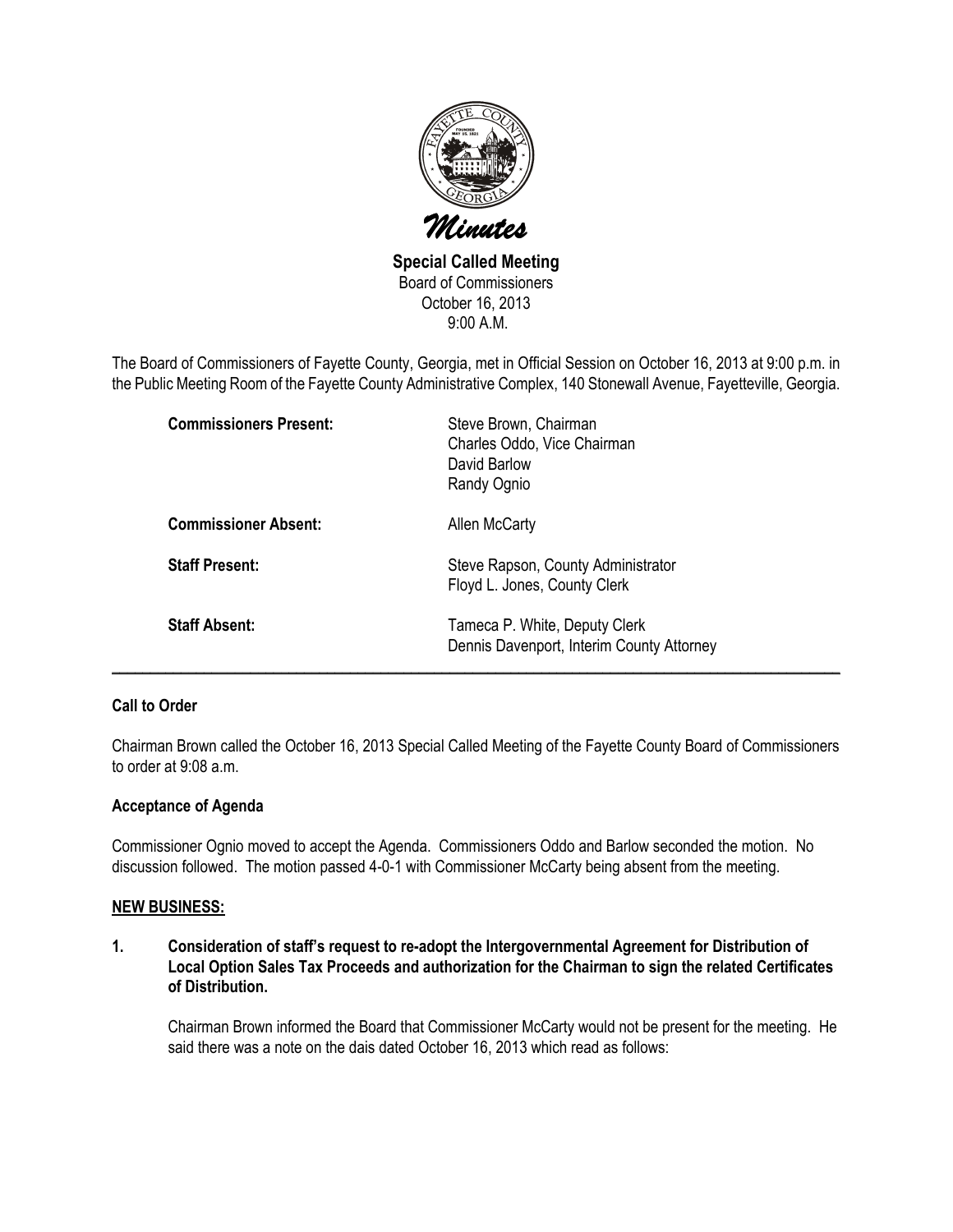#### Honorable Commissioners,

Commissioner Allen McCarty is not present for this Special Called Meeting due to previous plans that took him out of state.

He has asked for the record to reflect that he is in favor of re-adopting the Intergovernmental Agreement for Distribution of Local Option Sales Tax Proceeds and for authorizing the Chairman to sign the related Certificates of Distribution.

Floyd L. Jones, County Clerk

Chairman Brown also mentioned that there was an agenda packet on the dais that had been provided to each Commissioner.

Chairman Brown informed the Board that the Georgia Supreme Court issued a ruling on a case that did not concern Fayette County, but it did concern Turner County versus The City of Ashburn. He explained that the ruling was that judicial arbitration is a clear violation of the separation of powers doctrine, and that the ruling is causing all the counties that went into some form of arbitration to go back and approve their documents through other means. He reminded the Board that the County did go into arbitration in 2012. He stated that the good news was that when the current Board came in 2013, there was no need for arbitration because the Board was working with the cities at that time and in doing so the County rapidly came up with an agreement within a couple of weeks. He emphasized that since Fayette County was on the arbitration list with the Department of Revenue that the County would have to go through a formal readoption of the documents.

Commissioner Oddo moved to accept staff's request to re-adopt the Intergovernmental Agreement for Distribution of Local Option Sales Tax Proceeds and authorization for the Chairman to sign the related Certificates of Distribution. Commissioners Barlow and Ognio seconded the motion. No discussion followed. The motion passed 4-0-1 with Commissioner McCarty being absent. Copies of the Intergovernmental Agreement for Distribution of Local Option Sales Tax Proceeds and its related Certificates of Distribution, identified as "Attachment 1", follow these minute and are made an official part hereof.

## 2. Consideration of the Chairman's request to submit the answers to the citizen's questions concerning Core Infrastructure SPLOST projects.

Chairman Brown reminded the Board that at the October 10, 2013 Board of Commissioners meeting, the Board made a public request through the news media and all of the County's communications channels that the Board wanted anyone who had a question at all that was related to the Stormwater Core Infrastructure SPLOST projects to submit those questions. He stated that the Board had been accused by several entities and personalities throughout the County as hiding things and not answering questions, so it was thought that the County would provide an excellent opportunity to show that the County would answer any question on the record. Chairman Brown reported that the answers were ready, that they would be submitted to the minutes of this meeting, and that they would be posted to the County's website. He pointed out that Mr. Lentz and Mr. Chase submitted a letter that was printed in the October 16, 2013 newspaper, and that the only problem that they cited was that the Environmental Management Department has not yet finished a Master Stormwater Drainage Plan. He explained that the County is in the process of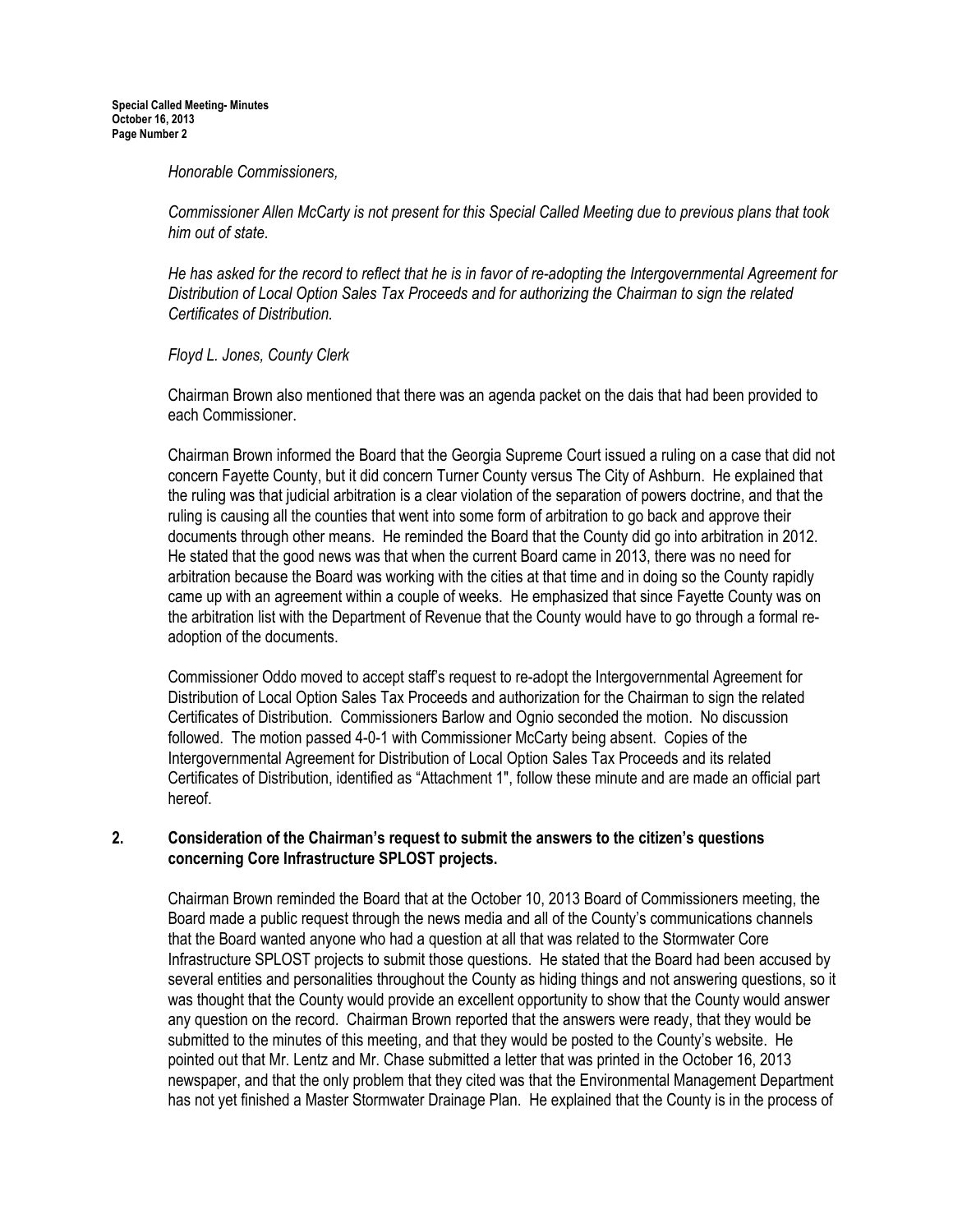creating the plan and that the County knows that having the drainage plan is important. That said, he stressed that projects are currently failing. Chairman Brown continued saying that one of the questions was: Given these (and other similar statements in meetings and the press), do you deny the use of scare tactics to influence voters? He said the answer that was provided was telling since the County government and the news media have all reported facts related to failing culverts at several locations throughout the county. He said if the infrastructure is failing and falling through, then he would not consider the County as promoting scare tactics but as pointing to reality. He said the Board was trying to take care of a problem that it did not create, and that the Board was standing up to the problem by saying, "We are willing to take this on." Chairman Brown pointed out that Pinewood Studios was in Fayette County, that Panasonic just announced a major expansion, that Gerresheimer Peachtree City just doubled their capacity, and that the Board just passed a bond initiative for IPN which is located in Peachtree City and which will double their capacity. He said all of those point to tremendous economic momentum going in Fayette County, and the last thing the County needs is failing infrastructure.

Commissioner Oddo commented that if the Board did not say anything it would be a dereliction of duty, so therefore, the Board has to say something.

Commissioner Barlow agreed with Commissioner Oddo saying by saying "silence is consent." He explained that if the Board did not respond then it would allow "them" to have de facto control of what is going on in the County.

County Administrator Steve Rapson reported that staff has spent an enormous amount of time with both Mr. Chase and Mr. Lentz in the past, and that he had spent about 1 ½ hours with Mr. Lentz on October 11, 2013. He reported that Mr. Lentz was very impressed with the County's level of detail and that he was somewhat taken aback with some of the positions he had taken earlier; albeit not enough to change the letter that was printed in the newspaper. Mr. Rapson pointed out that Fayette County has answered 92 questions, including 56 questions from Mr. Lentz and 28 questions provided by Mr. Chase who did not offer any new questions at the October 10, 2013 meeting, as requested, therefore requiring staff to review all of the minutes and records so that all the questions could be addressed. He stated that the Environmental Management Department and Public Works staff have held very extensive meetings with both gentlemen, and that staff had provided nineteen pages worth of answers in regards to those ninety-two questions. He reiterated that the County was trying to be as open and transparent as possible, and that the work has resulted in the most detailed SPLOST list ever created by any entity that he has seen in his twenty-five years of government service. He closed saying the County has done everything it could to educate the public and to provide information to the public.

Chairman Brown added that it was important to point out that the reason the County went to all of the extreme "trouble" to put the questions into the record and to have questions publically presented, was due to the fact that Mr. Chase was saying the County was not answering his questions. He stated that it was disappointing that at the October 10, 2013 meeting, when the Board asked for his questions, that that citizen refused to ask questions. Chairman Brown said staff should be credited for spending more than four hours looking through documentation to find the statements and questions that Mr. Chase had presented in past meetings with staff and in public meetings, and for pulling all those questions and comments out. He clarified that any question from Mr. Chase, that was detailed in the question list, was not a product of him asking questions when the Board asked for questions for the public record, but instead, it was the work of staff digging through the records trying to find the questions. Chairman Brown thanked staff for taking the time to obtain the information, and he said the County had gone above and beyond trying to make sure the